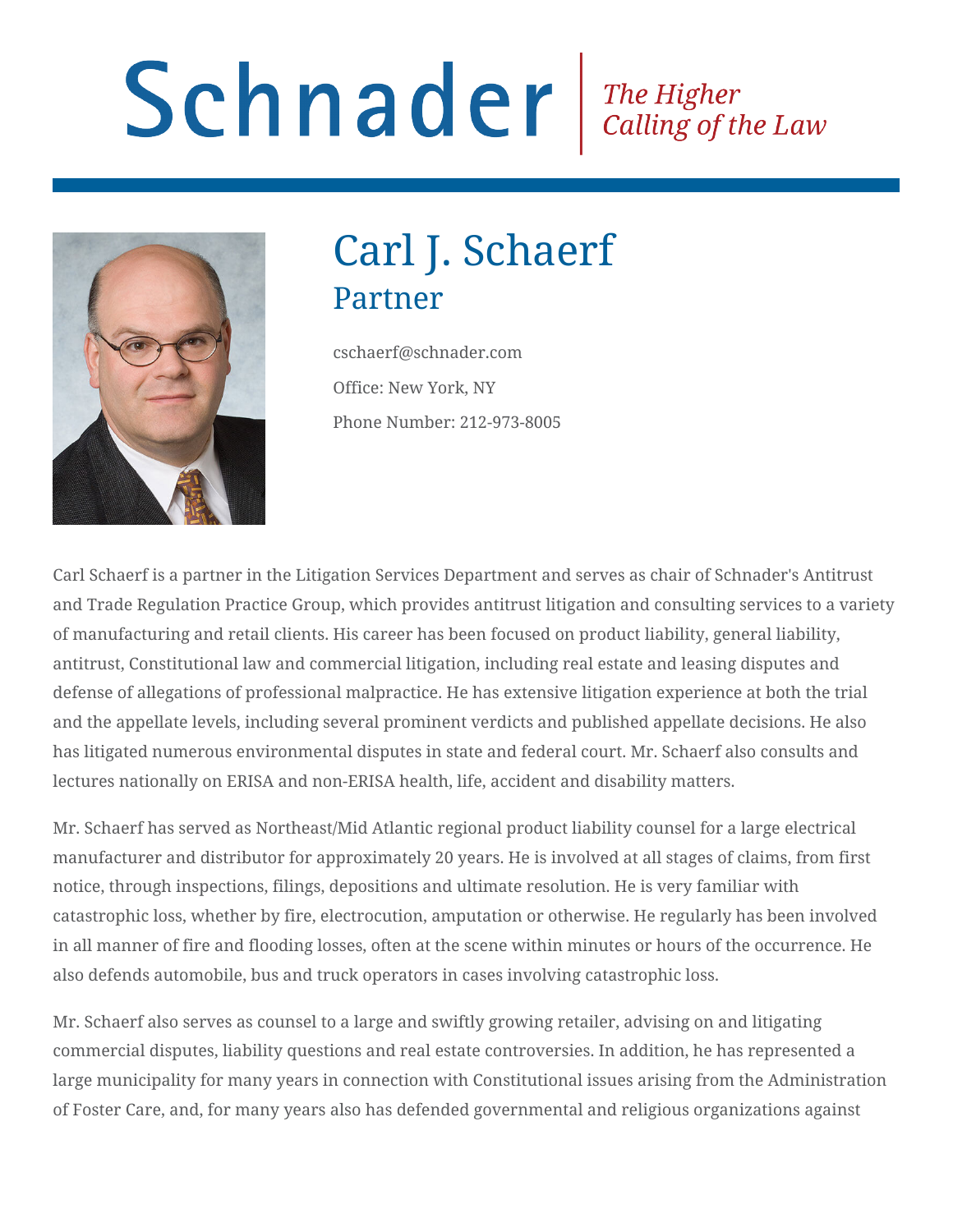#### Representative Matters

#### Antitrust

- $\degree$  Represented a major insurer alleged to have conspired with others cond conditions of chiropractic coverage.
- Successfully represented a large theatre chain alleged to have locked a
- Counsel numerous clients on Pricing policies, Distribution Agreements

## Class Action

- $^{\bullet}$  Successfully defended a major automotive manufacturer in two putative one that was appealed to the Second Circuit.
- $\degree$  Successfully represented a major insurer in a putative class action law concerning post-accident replacement of auto-parts with non OEM equip

## Product Liability

- $^{\bullet}$  Won a precedential summary judgmeSmietgchne.arisivon SichneidewriEhlescitgmiofficant implications for the government contractor's defense. Mr. Schaerf wrote contractor's deftehnisearnt, iche blished holey Legal Intelligencer.
- \* Won motion for summary judgment and dismissal on behalf of a manufac equipment in an insurance subrogation action for property damage by s were alternative causes for the product's failure.
- \* Prevailed on summary judgment on the issue of "proximate cause" in pr involving arc injuries to a licensed Delaware Master Electrician who fai when repairing electrical equipment. The Supreme Court of Delaware af setting decision.

### ERISA

- $^\bullet$  Represented clients in employee benefits litigation, particularly under t Income Security Act of 1974 (ERISA).
- $\degree$  Served as counsel to a national insurer concerning accidental death, di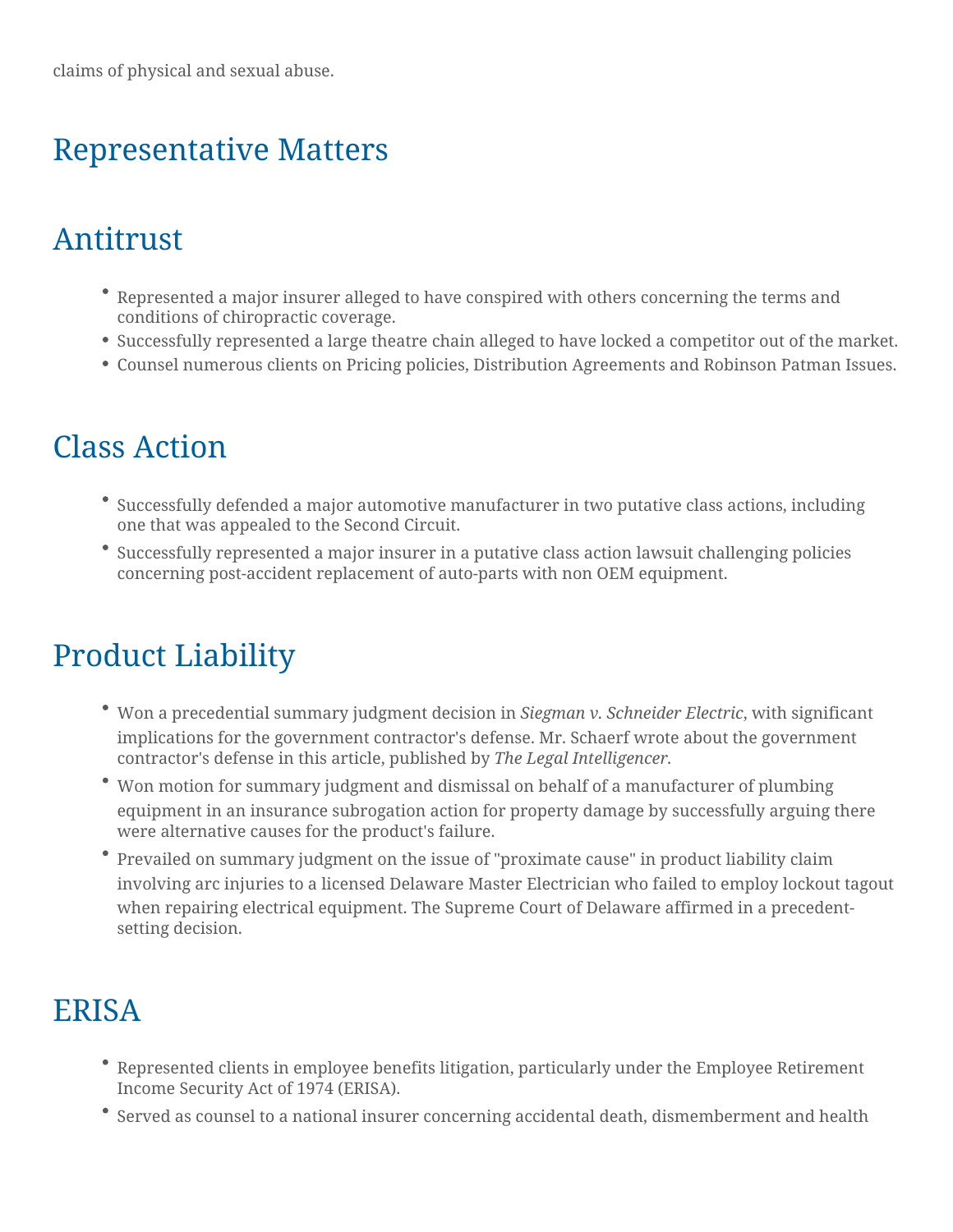## Personal Injury

- Defended automobile, bus and truck operators in cases involving catastrophic loss, whether by vehicle, fire, electrocution, arcing, or amputation, including several trials to verdict. Many cases had potential exposures in excess of \$10,000,000.
- Defended governmental, business, transportation and religious organizations against claims of physical and sexual abuse, including student-on-student abuse cases on school buses.
- Defended a school bus company and driver at trial in high stakes matter involving a fatal accident to a minor child, and prevailed on the key damage issues presented.

## Constitutional

Represent a large municipality in constitutional claims brought against the delivery of foster care and related family services, including appeals in State and Federal Court.

## Education

- Fordham University School of Law, J.D., 1991
- Columbia College of Columbia University, B.A., 1988

## Bar Admissions

- New York, 1992
- New Jersey, 1996

## Court Admissions

- U.S. District Court for the Eastern District of New York
- U.S. District Court for the Northern District of New York
- U.S. District Court for the Southern District of New York
- U.S. District Court for the District of New Jersey
- U.S. Court of Appeals for the Second Circuit